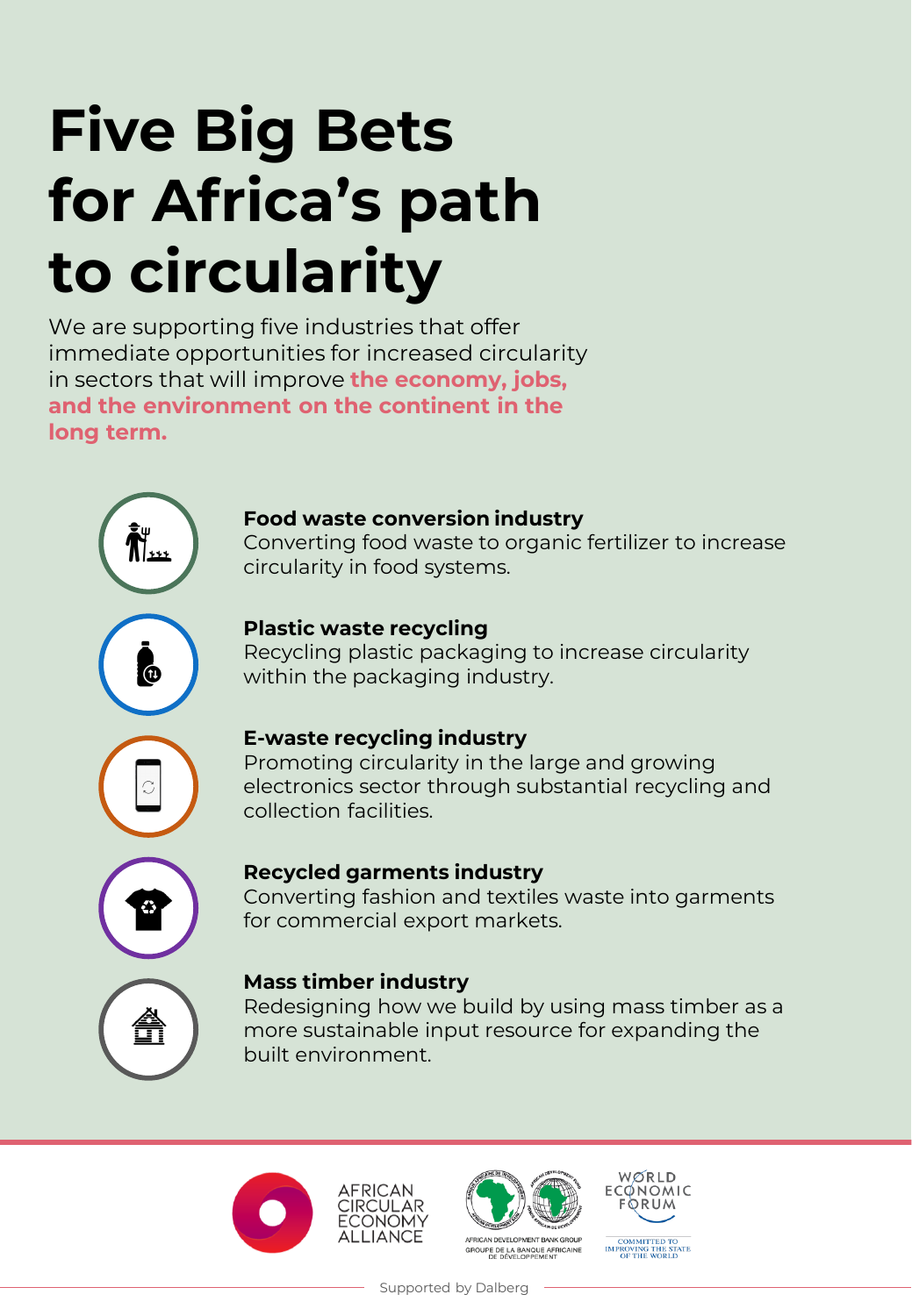### **Food systems & the circular economy in Africa**

COVID-19 is putting African agriculture at a critical crossroad. Circular solutions are key to improve food security, health, environmental outcomes, growth and employment on the continent.



Africa's food systems will be valued **at trillions of dollars by 2030**



Agriculture employs **60% of the Sub-Saharan workforce**



Agriculture makes up **23% of the continent's GDP**

**\$5 billion** 

## **10 million**

African farmers' livelihoods could be affected due to COVID-19

in export value is at risk for 2020 due to supply disruptions



### How to make Africa's food systems **more circular?**



Training farmers in postharvest handling and recovering wastewater for irrigation will help shift production to more climate-smart models.



Converting distributionrelated waste into compost/soil enhancer and into energy can improve competitiveness and green manufacturing.



Improving cuisines by minimizing waste and resource intensity will slow flows in consumption and create new loops for food diversion programs.



Converting waste into compost/soil enhancer and into energy will create additional and new loops for increased productivity and soil health.



### **The immediate opportunity**

Convert food waste into organic fertilizer to increase circularity in food systems

### **Enablers & impact**

The transition from synthetic fertilizer to carbon-negative compost fertilizer (biochar) requires policies, financing and awareness-building. The impact is new green jobs due to the laborintensive nature of roles in handling and waste collection, resilience to global supply shocks for fertilizer, reduced emissions and improved soil renewal.



Supportive policies to build **consumer trust**

Drive funding **for capital investments**

Advocate to **change consumer behavior**

AWARENESS



A small plant for waste collection can **employ +200 people & supply +4,000 farmers.**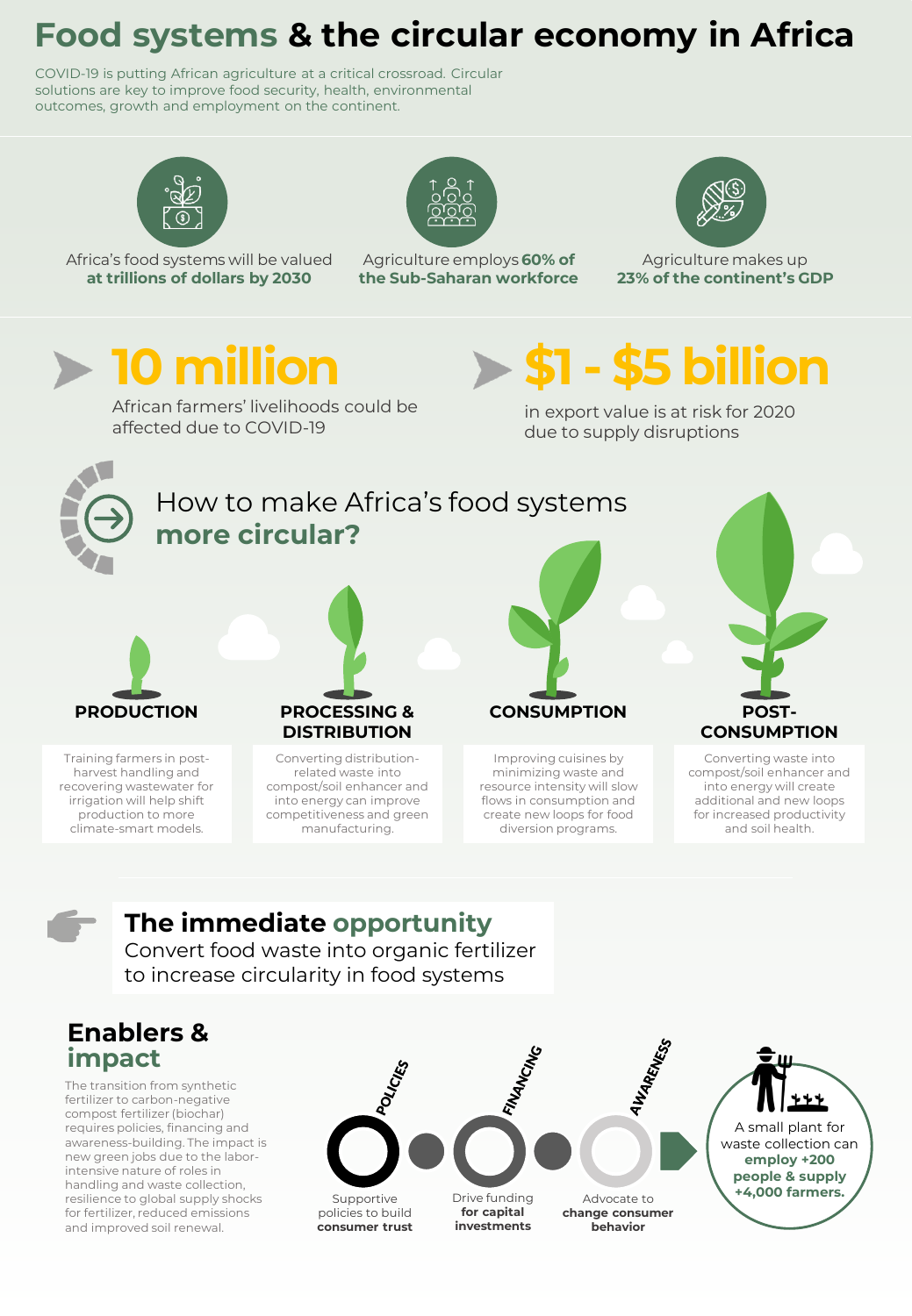## **Packaging & the circular economy in Africa**

Demand for plastic packaging in Africa is growing, driven by low costs and several application areas. Recycling has emerged as a solution to mitigate the environmental effects but must be scaled to have significant impact.



In 50 years, global plastic production has surged from **15 to +350 Mn tonnes**



In 2015, global plastic packaging volumes **increased from 17% to 25%**



13% of municipal solid waste in Africa is plastic, and is **dumped instead of recycled** 

## **90%**

of waste in African countries is disposed of in uncontrolled dumpsites and landfills

is the annual loss to the global economy of reduced plastic value after initial use

**\$80 – \$120 bn**



### How to make the packaging industry in Africa **more circular?**



Explore the production of bioplastics using plantbased material as an alternative, rather than petroleum used in conventional plastics.



### **DISTRIBUTION**

Develop global, industrywide standards for plastic product design such as the use of mono-material or production of clear (noncolored) plastics.



Utilize reusable businessto-business (B2B) packaging that can be used in pooled systems across companies and industries.



Increase recycling through innovative bottle deposit systems and incentivize investments in recycling facilities through legislation and tax incentives.



### **The immediate opportunity**

Recycle plastic packaging to increase circularity within the industry

### **Enablers & impact**

PET plastics offer unlimited recyclability. The transition requires policies allowing recycled plastic use in other forms of packaging and regional trade standards. Financial incentives, such as tax breaks, can help to reduce energy consumption in manufacturing and drive new green job creation.





Tax incentives for improved **recycling infrastructure**

Improved recycling infrastructure leads to less energy consumption and job creation: **75% less energy consumed in manufacturing and +2,300 jobs created in Ghana's new plastics recycling plant.**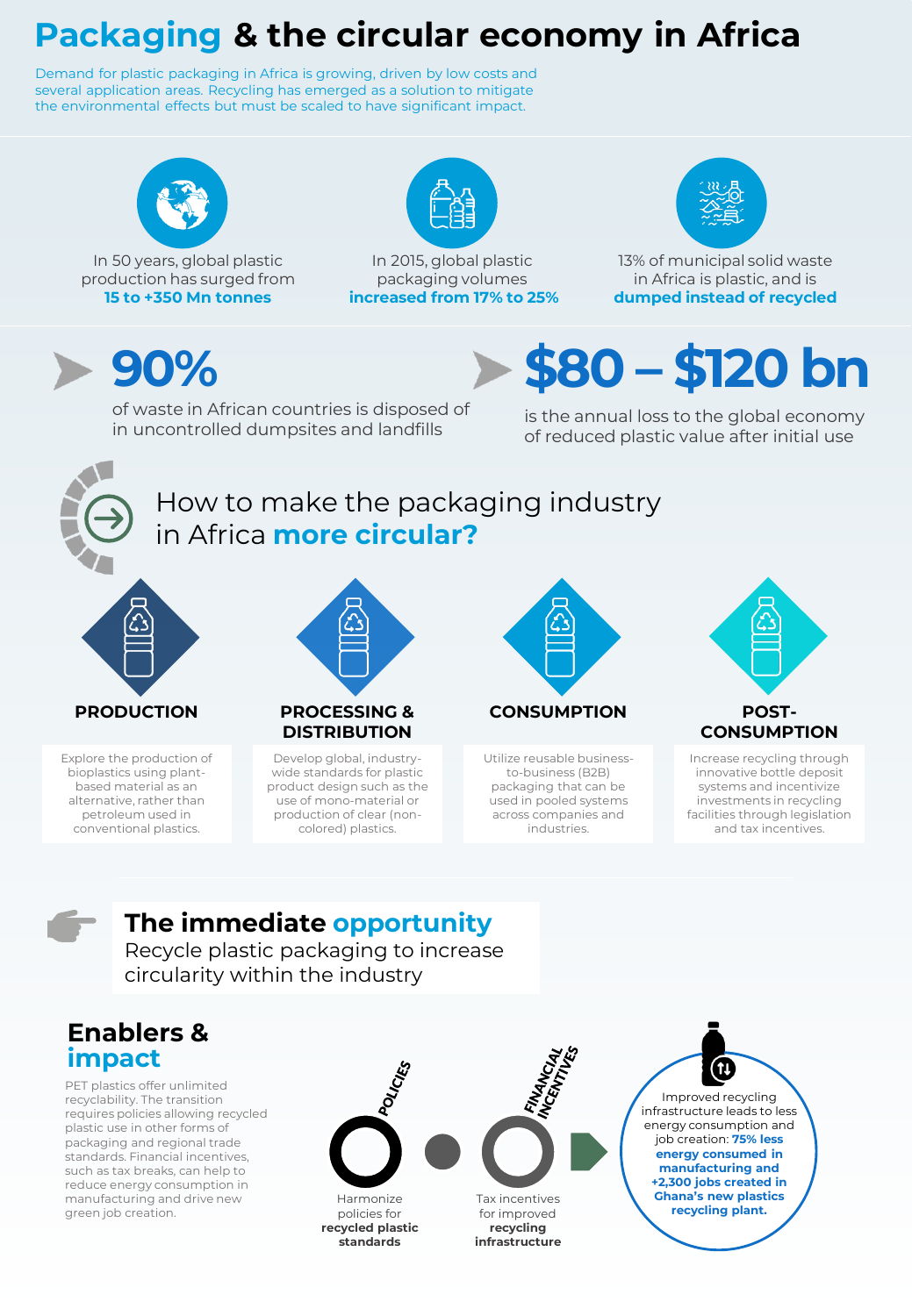## **Electronics & the circular economy in Africa**

E-waste management has become a major challenge facing many African countries because of lack of awareness, environmental legislation and limited financial resources. Attracting more investment for recycling e-waste will support green job creation and increased value capture.



In 5 years, the frequency of new In Ghana, 150,000+ secondhand product rollouts for major brands **increased by as much as 66%** 

electronics are **imported every year**



The value of raw materials in Africa's e-waste is **approximately USD 3.2 Bn**

## **Onlyone-fourth ~ 100 000**

of the countries in Africa have a national e-waste legislation or policy in place

**PRODUCTION PROCESSING &** 

Nigerians work in the country's informal e-waste sector – but activities are dominated by male workers



### How to make Africa's electronics sector **more circular?**



#### **CONSUMPTION POST-**

Achieve a high product utilization rate by ensuring that product lifetime is maximized through repair and refurbishment.



### **CONSUMPTION**

Create and enforce legislation to limit foreign e-waste imports and build recycling and collection facilities for domestic e-waste.



### **The immediate opportunity**

Develop the e-waste recycling industry and substantial collection facilities

Incentivize processors to improve the manufacture of products to ensure longer life cycles and smarter upgrade process.

**DISTRIBUTION**

### **Enablers & impact**

Incentivize manufacturers to reduce the use of toxic substances such as lead and Cadmium in the design of products.

The development of e-waste recycling and collection facilities requires policy and financial incentives to build proper recycling infrastructure. The impact is the creation of more green jobs with reduced health risks and increased value capture of precious commodities like gold retrieved from effective recycling and collection.



Introduce e-waste levy to **finance recycling infrastructure**

Incentivize collectors using sustainable collection methods **to sell materials to recycling facilities**

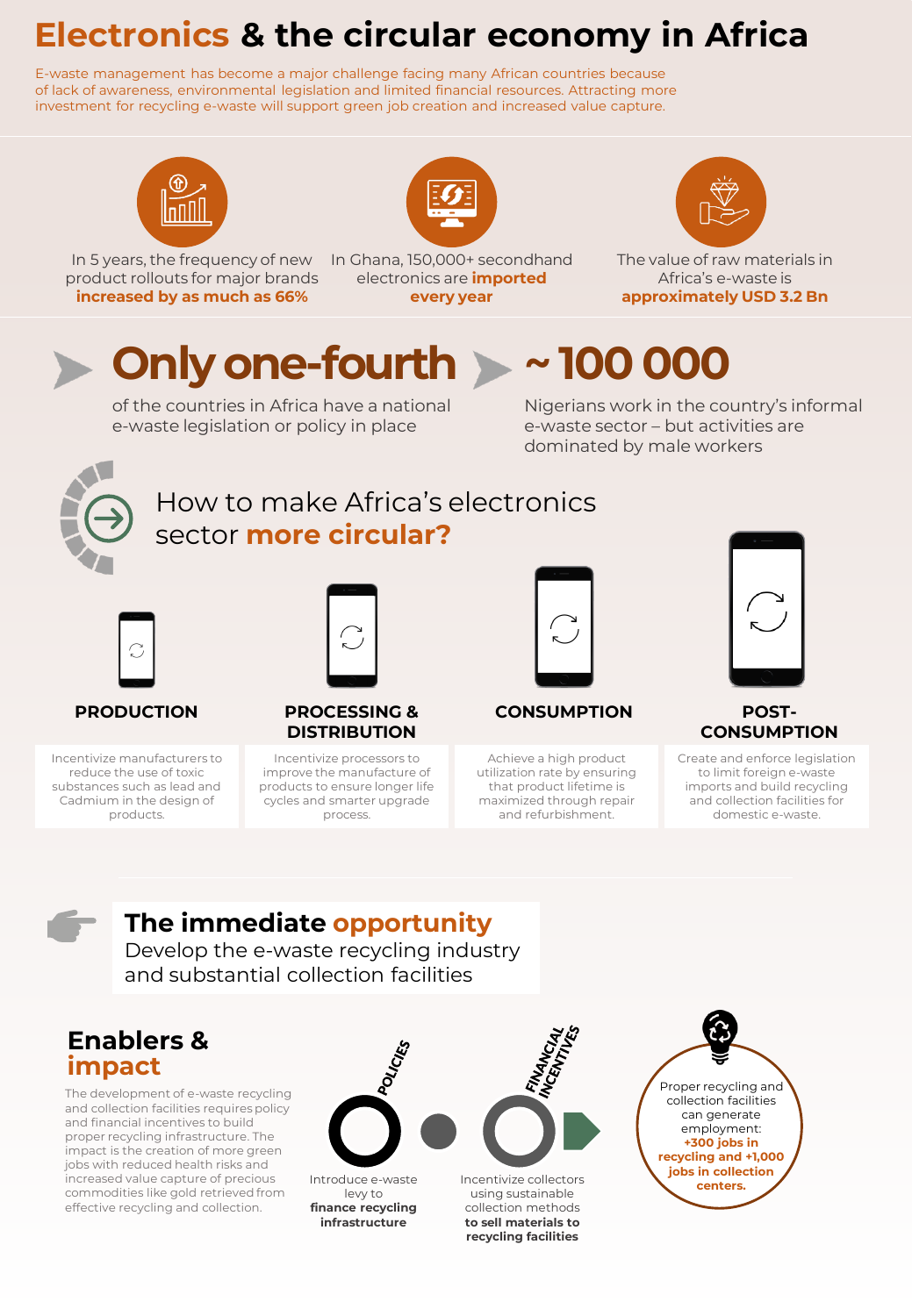## **Fashion, textile & the circular economy in Africa**

The current system for producing, distributing, and using clothing operates on a predominantly take-make-dispose model. A new textiles economy – based on circular economy principles – would lead to better outcomes.



The global fashion industry is accountable for **20% of global wastewater**





73% of material going into the clothing system is **lost after final garment use**

Local communities suffer from the industry's **poor environmental practices**

**< 1%**

of material used to produce clothing is recycled – a loss of +\$100 bn annually



barrels of oil are used every year to produce plastic-based fibers for textiles



### How to make the fashion industry in Africa **more circular?**



#### **PRODUCTION**

Use regenerative and restorative agricultural practices that utilize organic inputs for retaining and restoring nutrients in the soil when growing cotton.



#### **PROCESSING & DISTRIBUTION**

Establish green textiles industries that use resources efficiently and renewable energy as well as use recycled waste materials to minimize the use of virgin resources.



Shift from fast fashion to timeless fashion through campaigns and consumer incentives. If the number of times a garment is worn doubled, emissions would be cut in half.



Develop commercial recycling industries that recycle clothes back into yarns or upcycle secondhand clothing to added value fabrics and other products.



#### **The immediate opportunity** Convert fashion and textiles waste into

garments for commercial export markets

### **Enablers & impact**

Commercializing the recycling and upcycling of secondhand clothing helps to ensure circularity in the industry while reducing resource intensity from the use of virgin raw materials. This opportunity taps into a growing market for sustainable fashion and green job creation.